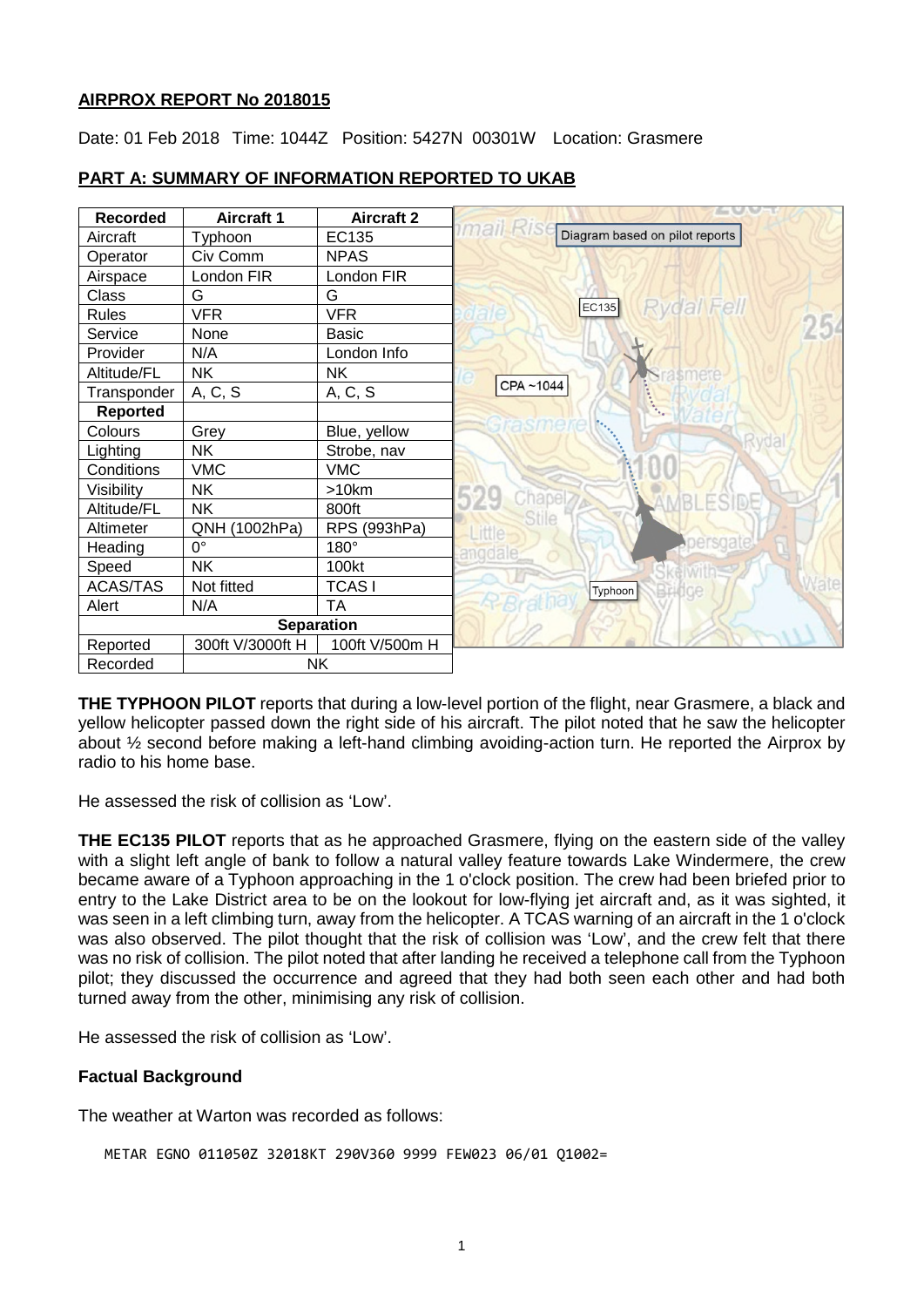## **Analysis and Investigation**

## **UKAB Secretariat**

The Typhoon and EC135 pilots shared an equal responsibility for collision avoidance and not to operate in such proximity to other aircraft as to create a collision hazard<sup>[1](#page-1-0)</sup>.

## **Comments**

#### **NPAS Director of Operations**

As the Police operator for England and Wales, NPAS is fully engaged in the reporting process in the interests of reducing the risk of airborne conflict. In this instance the incident highlights the inherent risks of helicopter v. low-flying fast-jet traffic; the various barriers available (lookout, TCAS, aircraft positioning etc.) were effective in minimising the risk of collision.

#### **Summary**

An Airprox was reported when a Typhoon and an EC135 flew into proximity at about 1044 on Thursday 1<sup>st</sup> February 2018. Both pilots were operating under VFR in VMC, the Typhoon pilot not in receipt of a Service and the EC135 pilot in receipt of a Basic Service from London Information and Listening Out on the Warton Radar frequency.

## **PART B: SUMMARY OF THE BOARD'S DISCUSSIONS**

Information available consisted of reports from both pilots, radar photographs/video recordings (which did not display either aircraft's track) and a report from the appropriate operating authority.

Members quickly agreed that the separation at CPA, the EC135 TCAS warning, each pilot's visual acquisition, and the Typhoon pilot's timely and effective avoiding action were such that this incident could be classed as a conflict in Class G that fell within the definition of normal operations.

Notwithstanding, the Board also discussed whether improved SA could have been achieved through NPAS use of CADS. However, members agreed that, unless there were opportunities to access CADS in flight through a suitably 3G/4G enabled laptop (or by communicating such information to the crew by R/T from an operations room), the rapid responses required of NPAS operations were such that CADS would probably be of limited utility unless used as a planning aid for pre-planned flights such as transits. Members also felt that a low-level VHF common frequency could potentially have been of use in that the Typhoon and EC135 pilots could have broadcast their routes on entry into the low-flying system (subject to NPAS operational security limitations) which, depending on terrain screening, may have alerted them to the other's presence. Members were informed by the HQ Air Command representative that efforts to approve a frequency for such use were nearing fruition, subject now only to CAA finalising the frequency allocation.

## **PART C: ASSESSMENT OF CAUSE AND RISK**

Cause: A conflict in Class G.

Degree of Risk: E.

Safety Barrier Assessment<sup>[2](#page-1-1)</sup>

 $\overline{\phantom{a}}$ 

<span id="page-1-0"></span><sup>1</sup> SERA.3205 Proximity.

<span id="page-1-1"></span><sup>&</sup>lt;sup>2</sup> The UK Airprox Board scheme for assessing the Availability, Functionality and Effectiveness of safety barriers can be found on the **UKAB Website**.